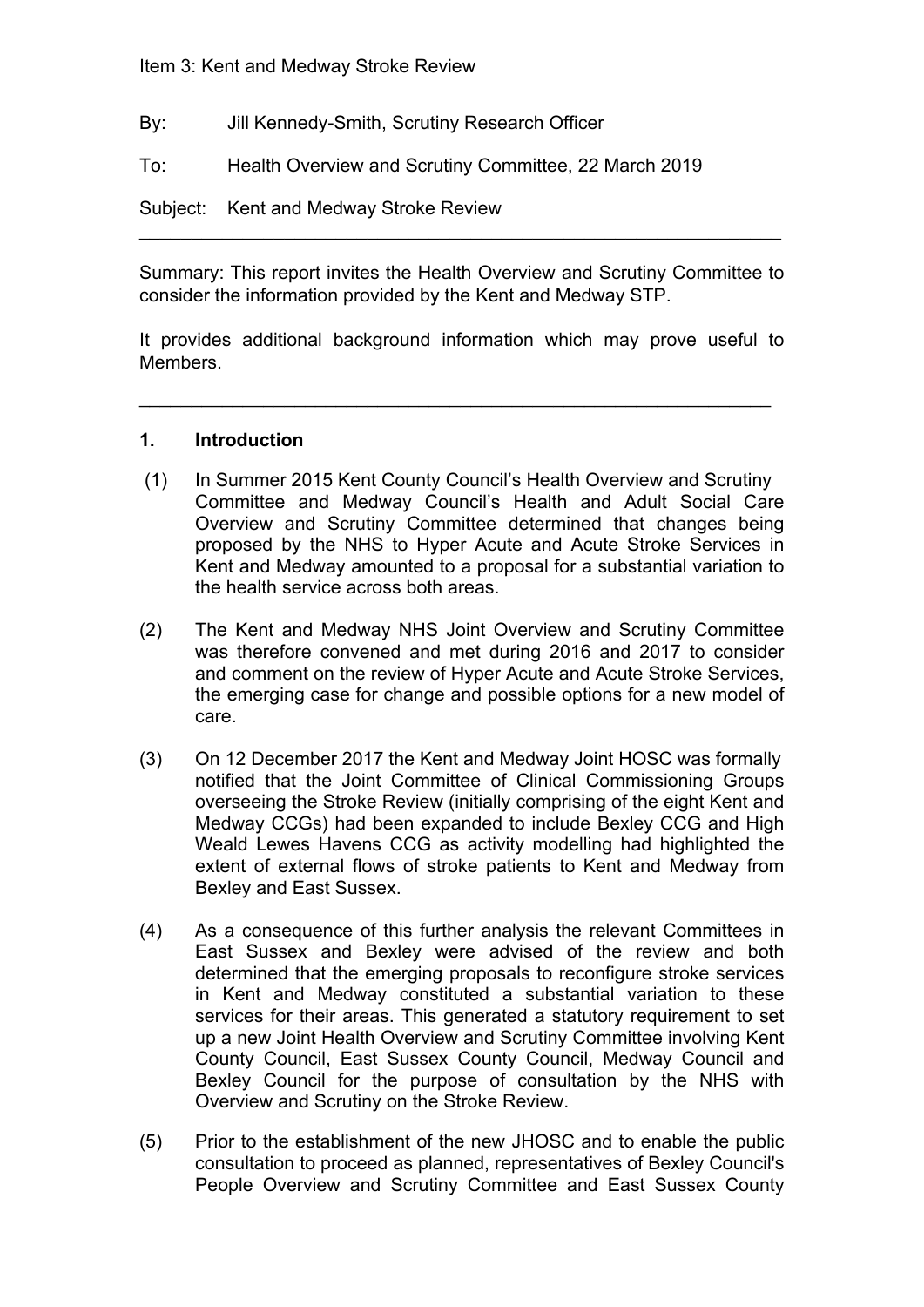Council's Health Overview and Scrutiny Committee were invited to attend and speak at the Kent and Medway NHS Joint Overview and Scrutiny Committee on 22 January as non-voting guests. The Committee met to consider the proposed options and consultation plan for the Kent & Medway Stroke Review.

- (6) The Terms of Reference and membership of the new Kent and Medway Stroke Review Joint Health Overview and Scrutiny Committee (Stroke JHOSC) were agreed by Bexley Council's People Overview and Scrutiny Committee; East Sussex County Council's Health Overview and Scrutiny Committee; and the full councils of Kent County Council and Medway Council in February and March 2018.
- (7) The Kent & Medway Stroke Review's public consultation ran from 2 February – 20 April 2018.
- (8) The inaugural meeting of the Stroke JHOSC was held on 5 July 2018. The Committee met to consider a post-consultation update which included NHS consultation activity and feedback reports. The Committee agreed the following recommendation:

*RESOLVED that:*

- *(a) the consultation analysis and activity reports be noted;*
- *(b) the following comments be referred to the JCCCG:*
	- *(i) the Stroke JHOSC requests that the rehabilitation pathway be implemented at the same time as the HASUs and the JHOSC be presented with the draft pathway at its next meeting;*
	- *(ii) the Stroke JHOSC requests that the JCCCG gives further consideration to, and assurance about, travel times particularly in the Thanet area;*
	- *(iii) the Stroke JHOSC notes that the public consultation was comprehensive and well managed.*
- (9) The JHOSC met on 5 September 2018 to receive an update on the review with the meeting taken in three parts: travel times, evaluation criteria and model for community rehabilitation. The Committee agreed the following recommendation:

*RESOLVED that:*

- *(a) the updated report be noted*
- *(b) the following comments be referred to the JCCCG:*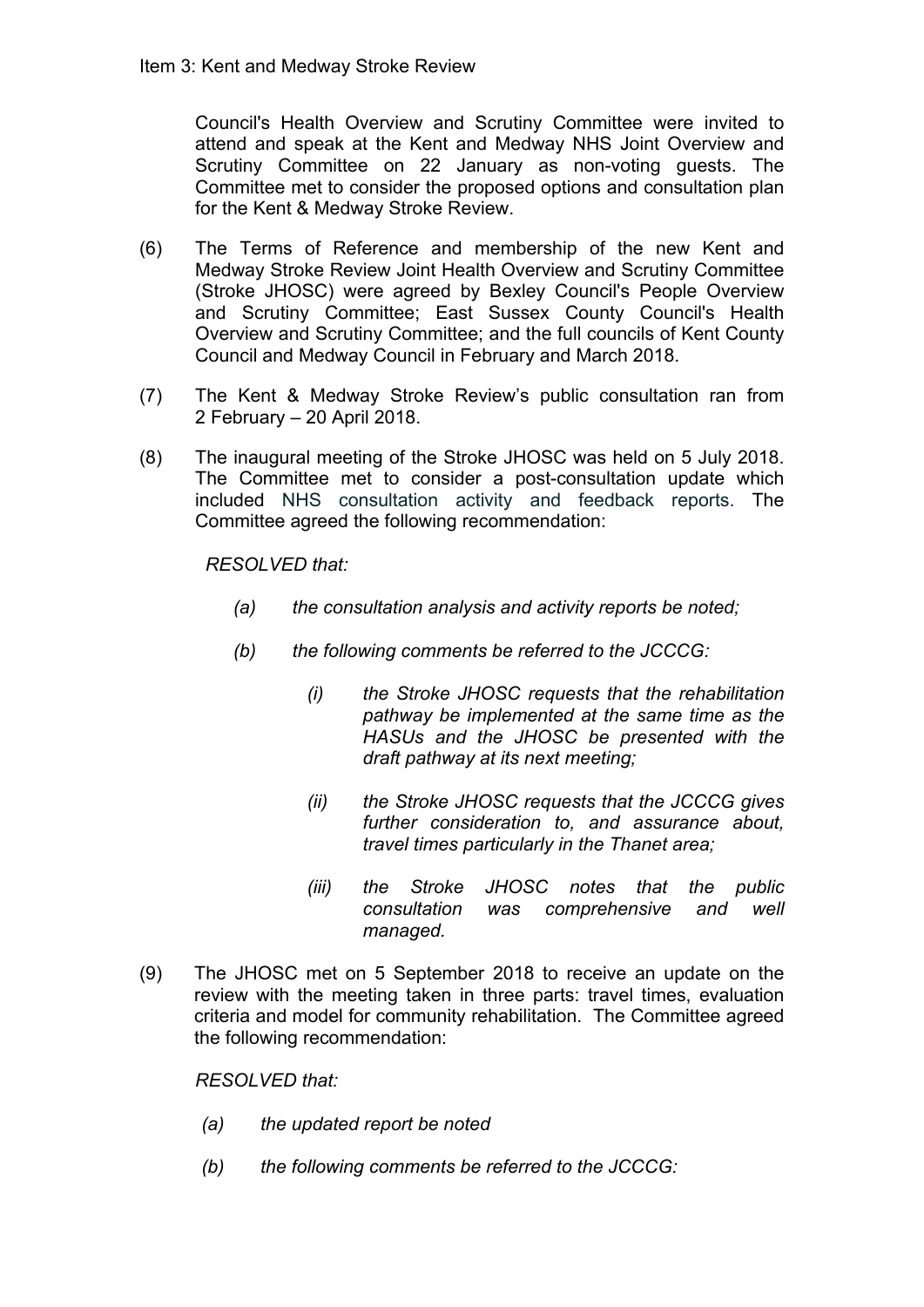- *(i) the Stroke JHOSC requests that the travel times are checked for accuracy prior to their application at the Options Evaluation on 13 September 2018;*
- *(ii) the Stroke JHOSC requests that the JCCCG takes into account population growth and the impact of additional cars on travel times;*
- *(iii) the Stroke JHOSC requests that there be further stakeholder engagement with regards to the proposed model for community rehabilitation.*
- (10) The JHOSC met informally on 22 November 2018 to receive an update from the NHS.
- (11) The JHOSC met on 14 December 2018 to receive the Draft Decision Making Business Case and following discussion the NHS requested that the Final Decision Making Business Case be presented to the Committee prior to the JCCCG Meeting. The Committee agreed the following recommendation:

*RESOLVED that the Stroke JHOSC:*

- *(a) Considered and commented on the report:*
- *(b) Referred for consideration any relevant comments or representations relating to the information provided by the NHS on the Stroke Review to the Joint Committee of Clinical Commissioning Groups.*
- (12) The JHOSC met on 1 February 2019 to receive the Final Decision-Making Business Case and agreed the following recommendation:

*RESOLVED that:*

- *(a) The NHS are asked to pass on the comments of the JHOSC to the Joint Committee of Clinical Commissioning Groups (JCCCG) and to report back to the Joint Stroke HOSC and ask that the JCCCG prepare and consider an analysis of how population growth in North Kent, specifically Medway and the Thames Gateway, and East Kent has been taken into account in the proposals, particularly in relation to the number of HASUs being proposed.*
- (13) In line with the Terms of Reference for the JHOSC, a Member requested that the Members that had not supported the recommendation be allowed to agree a minority response.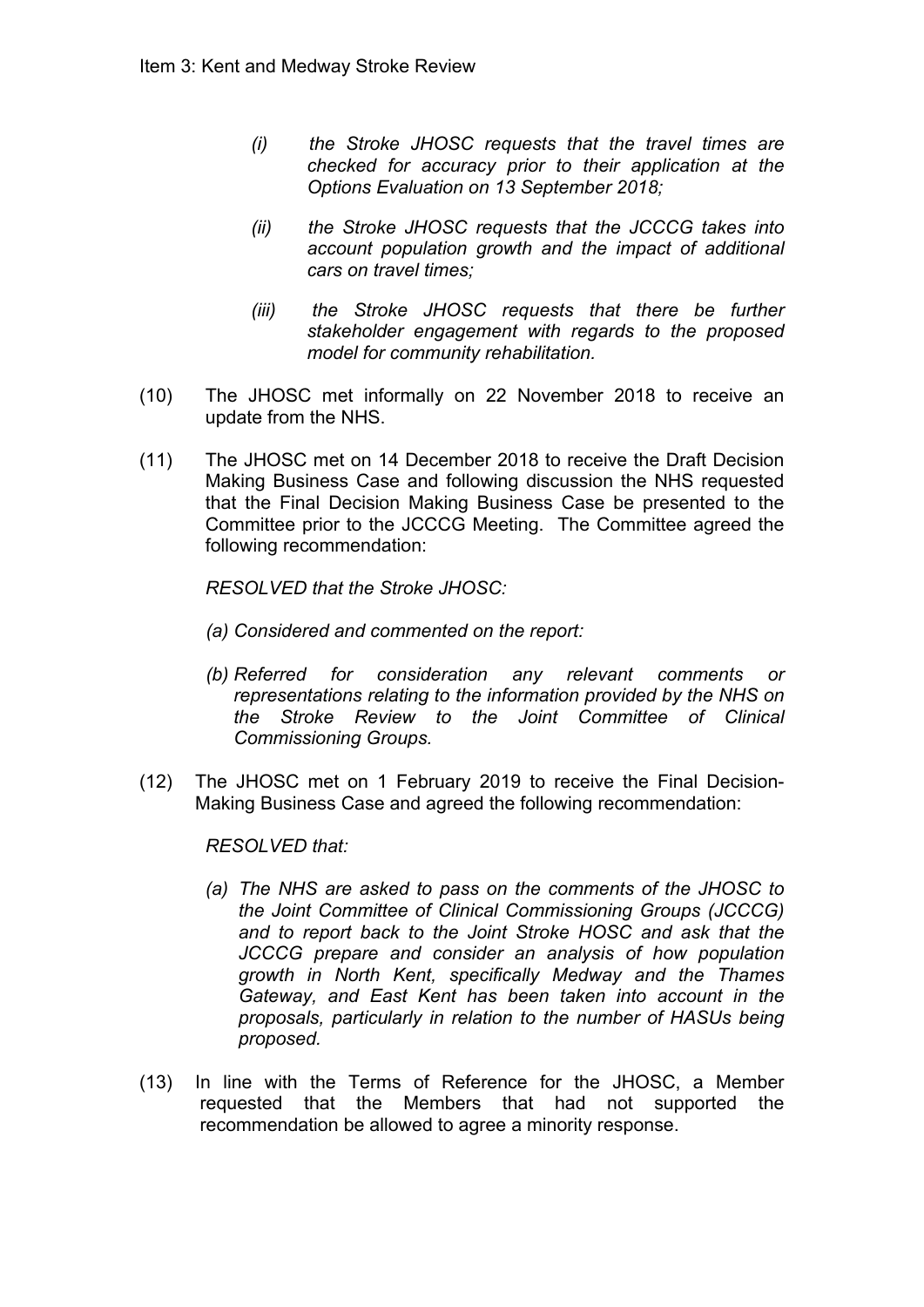- (14) A proposal from Councillor Wildey was moved and seconded by Councillor Murray. This was agreed as the minority response:
	- *(a) Proposed that the Joint HOSC should agree to recommend the following to the Joint Committee of CCGs (JCCCGs) on 14 February 2019:*
	- *i) The JCCCGs should delay taking a decision to implement Option B, the NHS preferred option, on the basis that it is not in the interests of the health service across Kent and Medway to pursue an option which locates all three HASU's in CCG areas with relatively low levels of deprivation. This is of significant concern in the context of the new NHS Long Term Plan which makes a commitment to a concerted and systematic approach to reducing inequalities with a promise that action on health inequalities will be central to everything the NHS does. There also remain concerns that:*
		- *there are serious issues in relation to the process used to select the preferred option for Kent and Medway which is open to challenge*
		- *the capacity of the 3 preferred HASU's will be significantly impacted on given the flow of patients from South East London into Darent Valley hospital and*
	- *(b) Secondly,*
	- *ii) The Joint HOSC should further recommend that the JCCCGs develop a decision making business case for Option D, which would locate the third HASU at Medway Maritime Hospital which serves one of the most deprived CCG areas in Kent and Medway (see Figure 3 on page 16 of the decision making business case) recognising that there is now a prospect of the HASU which serves the population of East Kent being located at Kent and Canterbury hospital (see page 142 of the final decision making business case for Option B).*
- (15) On 14 February 2019 the JCCCGs met and unanimously agreed to implement Option B, the NHS preferred option.
- (16) On 26 February 2019 the JHOSC met to consider the decision of the JCCCG and agreed the following recommendation:

#### *RESOLVED that:*

*This committee recommends that the relevant committees of the partaking authorities support the decision of the Joint Committee of CCGs subject to the NHS making an undertaking to review the provision of acute and hyper acute services should demographic changes require it.*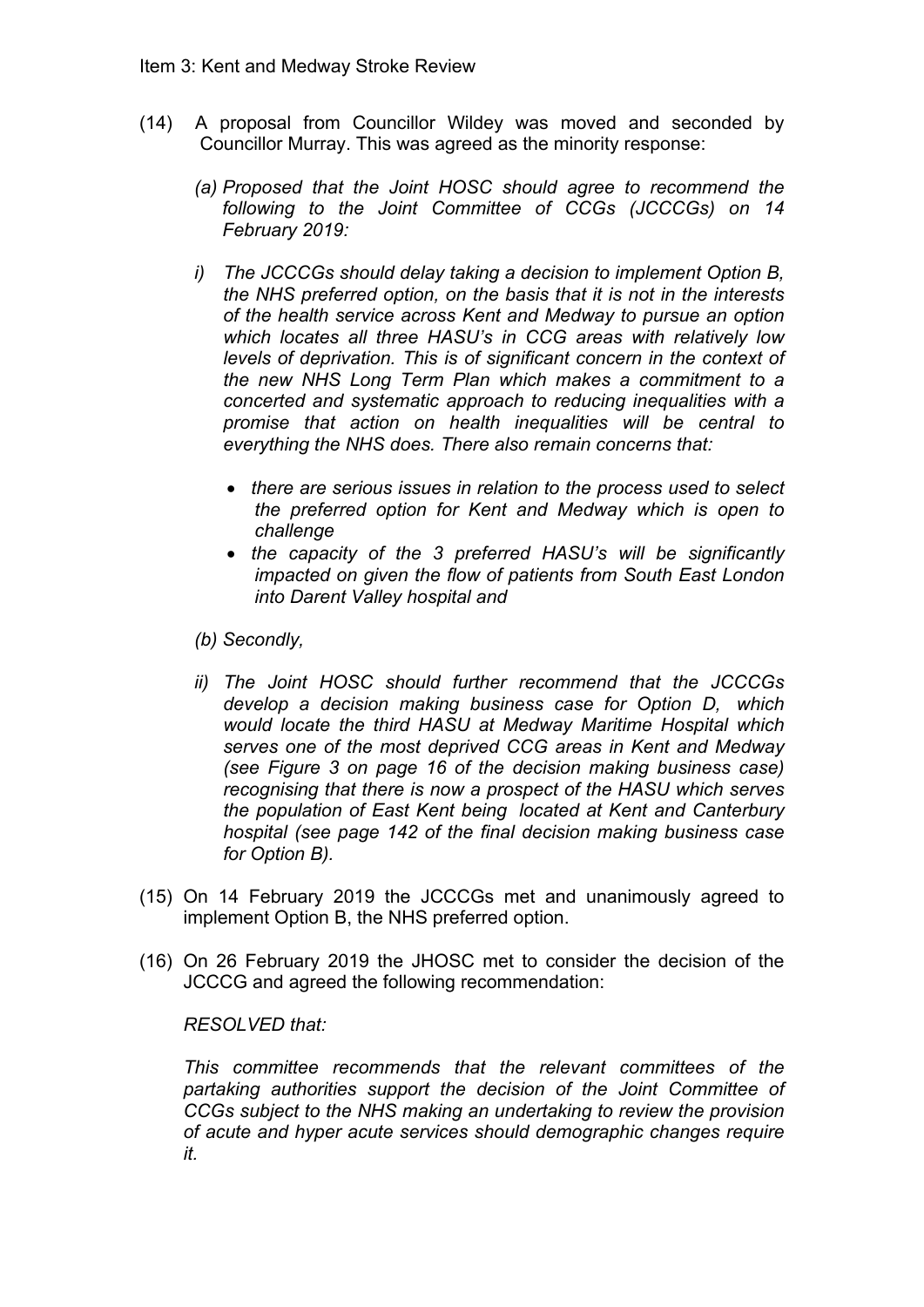# **2. Further information**

(1) The NHS stroke consultation website is at: <https://kentandmedway.nhs.uk/stroke/>; and

> The Decision Making Business Case with appendices is at: [https://kentandmedway.nhs.uk/stroke/dmbc/.](https://kentandmedway.nhs.uk/stroke/dmbc/)

### **3. Next Steps**

- (1) The Terms of Reference of the Kent and Medway Stroke Review Joint Health Overview and Scrutiny Committee required it to consider whether the decision of the JCCCG on 14 February 2019 should be referred to the Secretary of State. The decision of this Committee is set out above (1.16).
- (2) This course of action is recommended by the Joint HOSC to the Kent HOSC and the relevant Committees of Bexley, East Sussex and Medway Council. As the power of referral was not delegated to the Joint HOSC, the Kent HOSC is able to determine its response to this recommendation.
- (3) As set out in the Protocol for the Health Overview and Scrutiny Committee in the KCC Constitution, a substantial variation of service may only be referred to the Secretary of State for Health where one of the following applies:
	- a. The consultation with the HOSC on the proposal is deemed to have been inadequate in relation to content or time allowed;
	- b. The reasons given for not consulting with the HOSC on a proposal are inadequate; or
	- c. The proposal is not considered to be in the interests of the health service of the area.
- (4) If the HOSC did not feel that any of these applied to the matter under discussion, it would not be able to make a legitimate referral. It would still be able to monitor the implementation of the service and make comments and recommendations directly to the relevant NHS organisations at any time.
- (5) If the HOSC did feel that one of these applied, it would not be able to make a final determination at this meeting. The Protocol sets out that the proposer of the substantial variation of service shall be informed of the date on which the HOSC intends to make a determination on referring an issue to the Secretary of State for Health. In addition, full Council is to be kept informed of the HOSC's intention to determine whether to refer an issue to the Secretary of State for Health. Where practicable, full Council will be given the opportunity to comment on the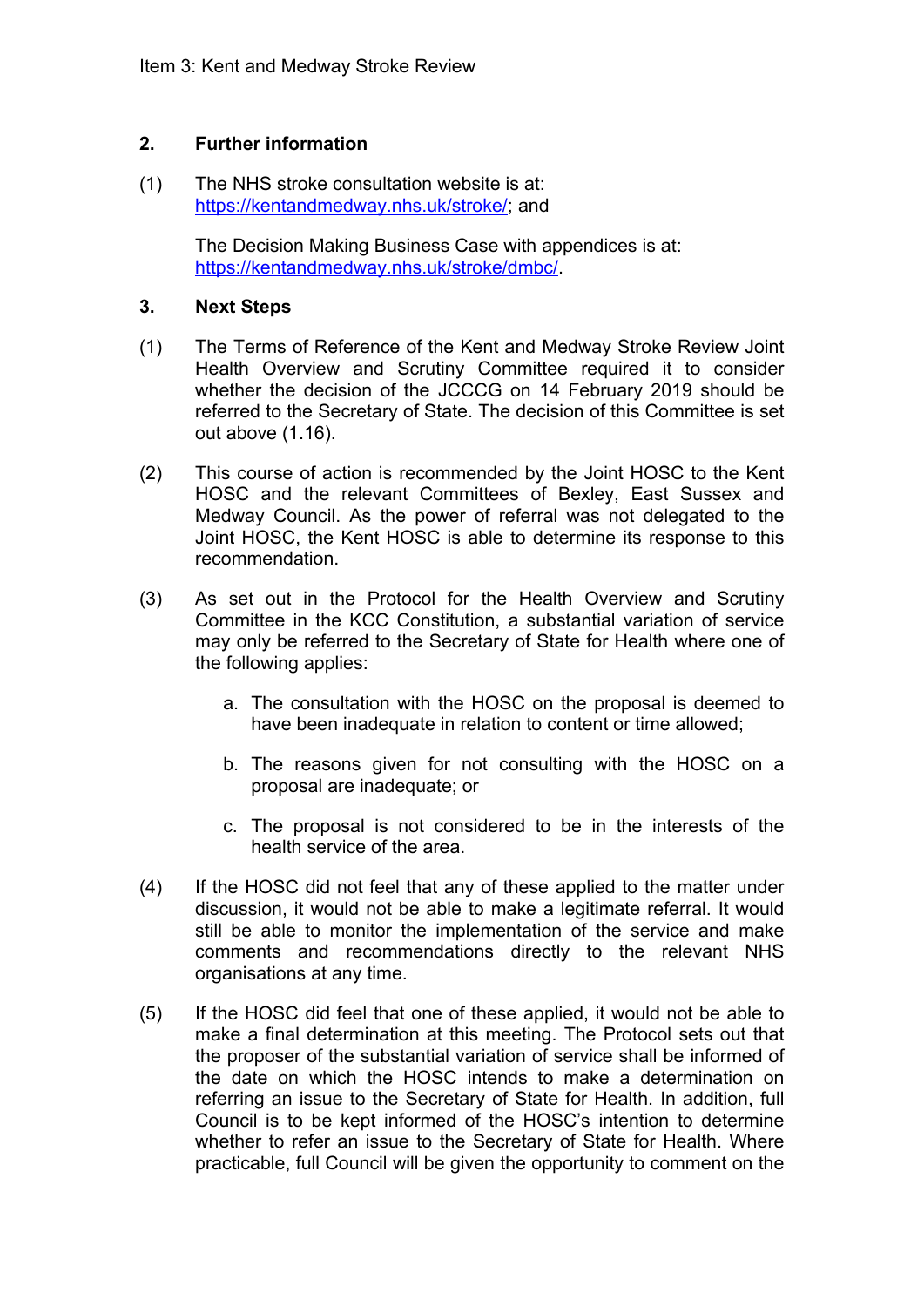HOSC's intention to refer and the HOSC shall consider these comments before making a final determination.

- (6) Any referral to the Secretary of State must contain the following:
	- a. An explanation of the proposal which is the subject of the referral.
	- b. An explanation of the reasons for making the referral.
	- c. Evidence in support of these reasons.
	- d. In the case of referring on the grounds of 3(a) or (b) the reasons why the consultation was not adequate, or the reasons for not consulting were adequate.
	- e. Where 6(c) applies, a summary of the evidence considered must be given, including any evidence of the effect or potential effect of the proposal on the sustainability or otherwise of the health service in the area.
	- f. An explanation of any steps that the HOSC has taken to try to reach agreement with the relevant NHS body.
	- g. Evidence that the HOSC has complied with all the relevant regulations relating to the referral.
- (7) Prior to making any referral to the Secretary of State, the Committee would need to be assured that all the above could be supplied.
- (8) Because of the need to inform the NHS of the date on which the HOSC will make a final decision as to whether to exercise the referral power and the need to evidence any steps taken to try to reach agreement with the NHS prior to this, the decision to make a referral could not be made at this meeting.
- (9) A decision to support the JCCCG decision, or support with qualifications and/or comments could be made at this meeting.

#### **4. Recommendation**

The Committee is asked to consider the decision of the JCCCG on 14 February 2019 and take one of the following actions:

- (a) Endorse the recommendation of the JHOSC and support the decision of the JCCCG subject to the NHS making an undertaking to review the provision of acute and hyper acute services should demographic changes require it;
- (b) Support the decision of the JCCCG and make any additional comments the Committee deems appropriate; or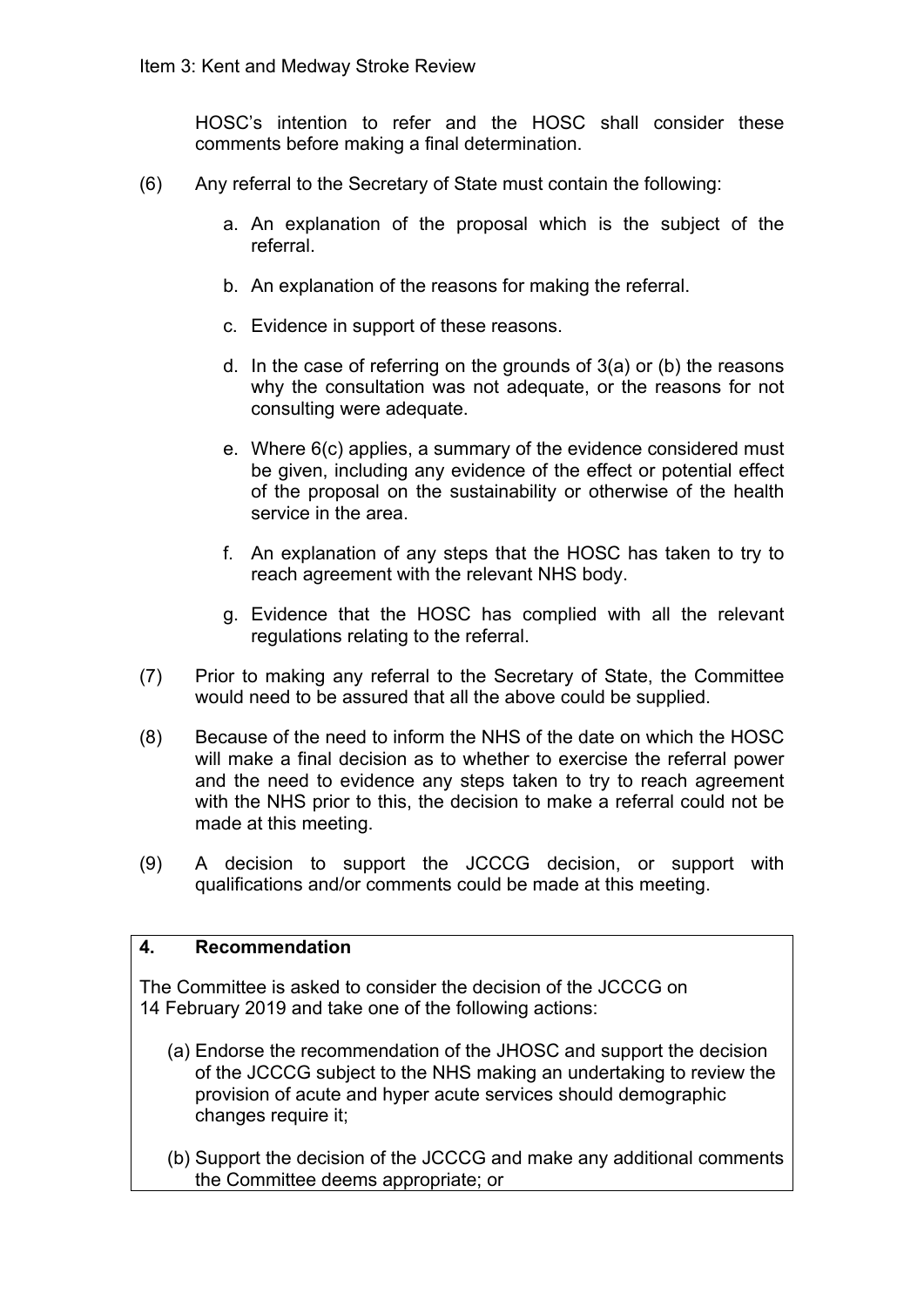(c) Specify concerns that the Committee has with the decision of the JCCCGs and invite the NHS to a future meeting of the Committee where their response to these concerns will be considered ahead of a final determination by the Committee as to whether or not to refer the decision of the JCCCG to the Secretary of State for one of the reasons set out in 3.3(a-c).

# **Background Documents**

Kent County Council (2015) *'Health Overview and Scrutiny Committee (17/07/2015)'*, [https://democracy.kent.gov.uk/ieListDocuments.aspx?CId=112&MId=5841&V](https://democracy.kent.gov.uk/ieListDocuments.aspx?CId=112&MId=5841&Ver=4)  $er=4$ 

Kent County Council (2015) *'Health Overview and Scrutiny Committee (04/09/2015)'*, <https://democracy.kent.gov.uk/mgAi.aspx?ID=32939>

Medway Council (2015) '*Health and Adult Social Care Overview and Scrutiny Committee (11/08/2015)*',

[http://democracy.medway.gov.uk/ieListDocuments.aspx?CId=131&MId=3255](http://democracy.medway.gov.uk/ieListDocuments.aspx?CId=131&MId=3255&Ver=4) [&Ver=4](http://democracy.medway.gov.uk/ieListDocuments.aspx?CId=131&MId=3255&Ver=4)

Kent County Council (2016) '*Kent and Medway NHS Joint Overview and Scrutiny Committee (08/01/2016)*',

[https://democracy.kent.gov.uk/ieListDocuments.aspx?CId=757&MId=6314&V](https://democracy.kent.gov.uk/ieListDocuments.aspx?CId=757&MId=6314&Ver=4)  $er=4$ 

Kent County Council (2016) '*Kent and Medway NHS Joint Overview and Scrutiny Committee (29/04/2016)*', [https://democracy.kent.gov.uk/ieListDocuments.aspx?CId=757&MId=6357&V](https://democracy.kent.gov.uk/ieListDocuments.aspx?CId=757&MId=6357&Ver=4) [er=4](https://democracy.kent.gov.uk/ieListDocuments.aspx?CId=757&MId=6357&Ver=4)

Kent County Council (2016) '*Kent and Medway NHS Joint Overview and Scrutiny Committee (04/08/2016)*', [https://democracy.kent.gov.uk/ieListDocuments.aspx?CId=757&MId=7405&V](https://democracy.kent.gov.uk/ieListDocuments.aspx?CId=757&MId=7405&Ver=4)  $er=4$ 

Kent County Council (2016) '*Kent and Medway NHS Joint Overview and Scrutiny Committee (28/11/2016)*', <https://democracy.kent.gov.uk/mgAi.aspx?ID=42592>

Bexley Council (2017) *'People Overview and Scrutiny Committee (29/11/2017)'*, <http://democracy.bexley.gov.uk/mgAi.aspx?ID=31671>

Kent County Council (2017) '*Kent and Medway NHS Joint Overview and Scrutiny Committee (12/12/2017)*', <https://democracy.kent.gov.uk/mgAi.aspx?ID=46699>